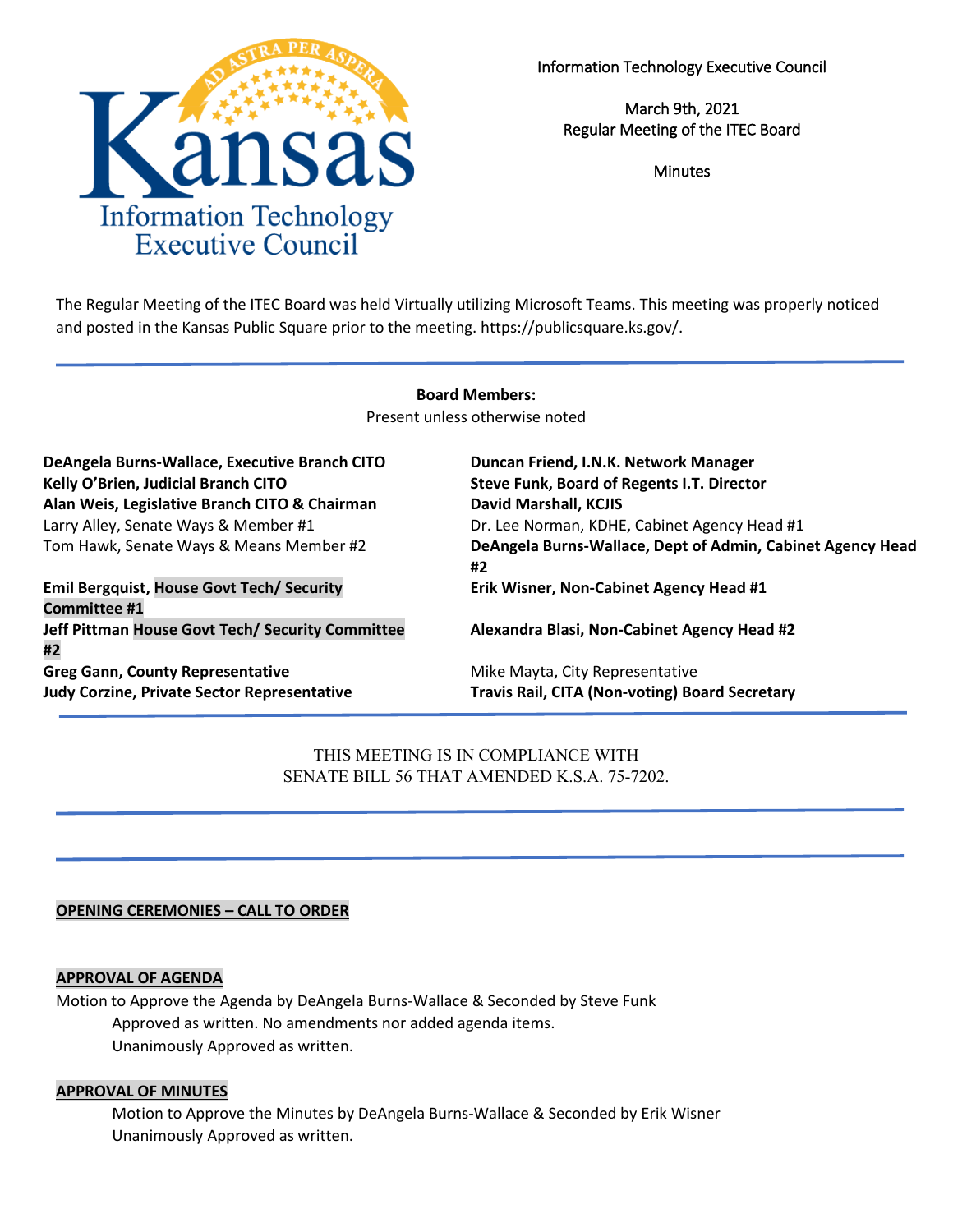### **ADVISORY BOARD UPDATES/EDUCATION SEGMENT:**

Information Technology Advisory Board (ITAB) Update **DeAngela Burns-Wallace** DeAngela Burns-Wallace

• The last month at ITAB, we saw a preview of the number of presentations on the agenda today. We saw presentations on the 2000 Series, 5000 Series, and 8000 Policy Series. Which you will also see today. We were previewing a lot and giving early feedback on a number of items. We talked about COVID and remote work and how that is impacting our agencies, services, and resources that we provide and support across our agency.

### **Action Item Review from December** Travis Rail, CITA

- #19 action item since the last ITEC meeting, this action item has been deferred to the 5000 Policy board group headed by Tracy Diel for consideration in the business contingency planning. As a result, I would recommend the counsel close this action item.
- #23 action item currently myself Jeff Max, CISO on and are working on the best practices guideline document, and we will preview that at the next ITAB and ITEC meetings. Also included was the best practices video conferencing document thatthe Kansas Information Security Office (KISO) office put together, and also zoom and webex teleconferencing security tips. That is specific to the Executive Branch. We will both be working to combine these two documents into the proposed ITEC guidelines. This will be similar to the email guidelines that were done last year around teleconferencing and video conferencing.
	- Duncan Friend asked, if the documents were available on the KISO website. Travis replied that the documents are located under the resources link on the OITS website.
	- Alan Weis asked, Travis, did you say you would put together a group to convert those into guidelines for ITEC? Travis responded that he and Jeff Maxon had conversations outside the ITEC meeting about having it be more than just executive branch representatives. Since the executive branch is very Microsoft Teams focused, but they would also like to include zoom and webex technology, it is also important that we stay away from being technology-specific. Alan Weis agreed with putting a team together.Sen. Pittman asked, Travis, on that first one, when you referred to the workgroup 5000, is there a way to put it in place that workgroup is to report back to ITEC? We are trying to do with the first action item to have best practices plans in place for preparatory steps that one would take to get things set up. So that we can turn on the dime, if needed to, 20 years down the road when all this has passed, if have to go remote again. We will have standards in place for what the expectation will be. Is there a way for them to report back to us on this action item? Or put this as an expectation? Travis answered that he will list this as an expectation. He added tht he keeps track of these action items, even if they are deferred to different groups.
	- Alan Weis asked was it your Intention to close out action item 23? Travis Rail answered yes, if that is possible, I would like to close it out. Then Jeff and I will report at a later date on the guidelines. Alan Weis, without any objection, let's have Travis close out #19 and #23 action items.
- #24 this action item came up in the December meeting. It was a review of the ITEC seats that need to be refreshed. The Governor appointed positions are 18 month terms; all of them have expired now. There are seven Governor-appointed board members that have currently expired. What we have working on since the last meeting is my recommendation that we split those into two groups extend those terms to part of the group until the end of June. Then the second half to the end of the year. So that not everyone falls off at the same time. I have a list of recommended new term expiration dates for four members of the current council and three members in December. We are currently working to process appointments and reappointments for those members.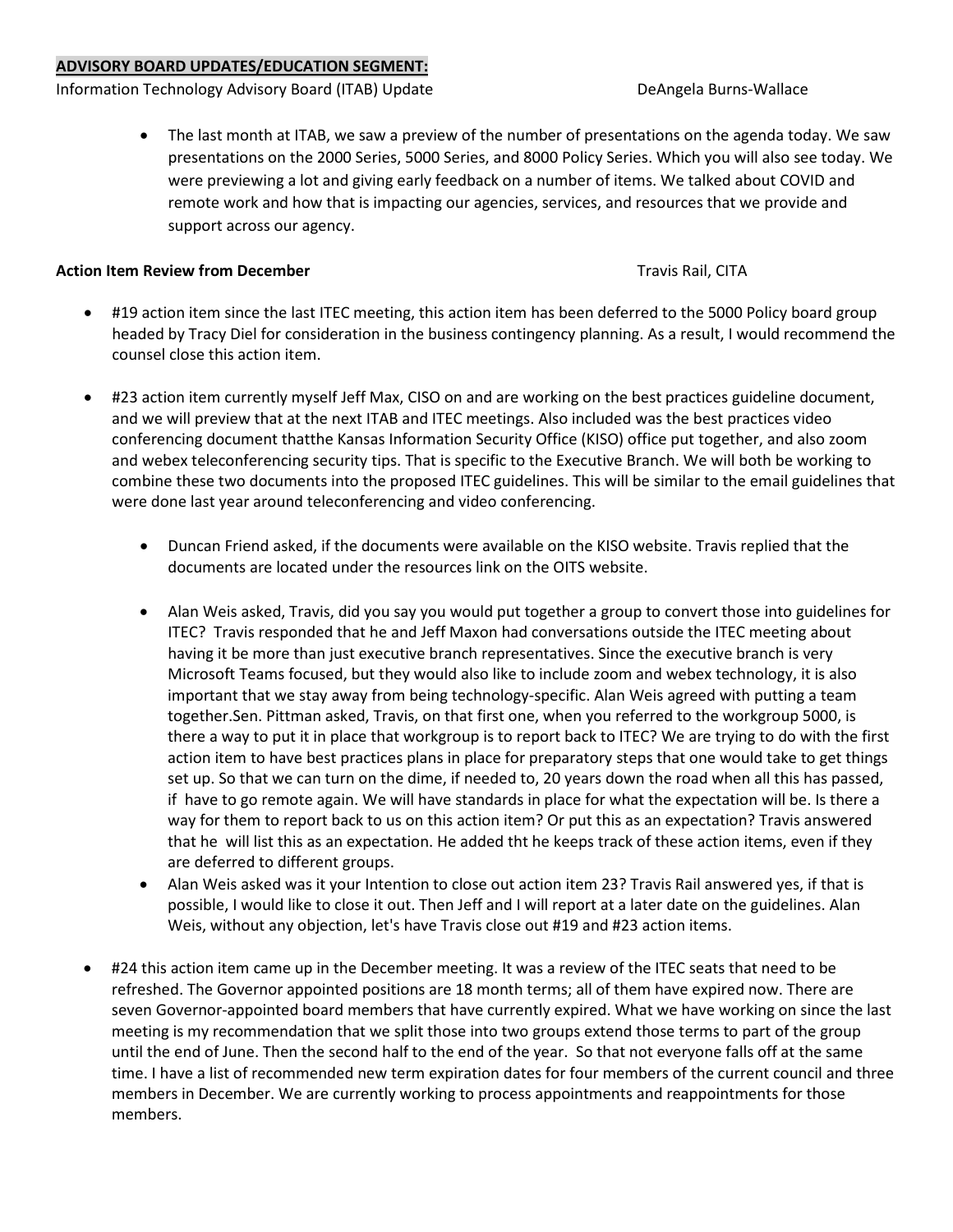- o Sen. Pittman asked Sec. DeAngela Burns-Wallace if, as CITO, she was technically for Administration? Wouldn't she absolutely be on this committee without being expired on June 30th? Sec. DeAngela Burns-Wallace replied thatshe was appointed as cabinet head before she took the CITO role. When she was appointed, she kept the appointed seat. The appointed seat will be expiring on June  $30<sup>th</sup>$  and will be replaced with a different cabinet agency head. She will continue in the CITO seat.
- Alan will be working on the legislative reappointments. The legislative appointments do not expire. Alan Weiss stated that one position was vacated when Rep. Pittman was elected to the sentate. The representative seat for the House will have to be filled. Sen. Pittman commented that in the Senate, Tom Hawk is the appointed Senator. We are trying to get my appointment in there by agreement. The Republican side is the majority party side. We believe there is going to be a shift in who is going to be in that role. The President and the Majority Leader are working on that now. Alan Weiss replied to Sen. Pittman, that if they need anything from him, let them know he is available. He asked for objections or motion ot approve the proposed strategy for filling these positions.
	- Motione to approve by Alexandria Blasi, seconded by Gregg Gann. Alan Weiss asked forany further discussion. DeAngela Burns-Wallace proposed that the expiration date of the two cabinet agency heads be split to ensure they do not expire at the same time. It's something for the committee to consider. That would mean you would take one, and three would then roll off on 6/30, and four would roll off on 12/31. Alan Weiss asked Alexandria if she agreed with the modification to the motion. Alexandria Blasi agreed. Gregg Gann agreed with the changes to the motion and seconded. There was no futher discussion. The motion carried unanimously. Alan Weis asked Travis to leave the last action item on the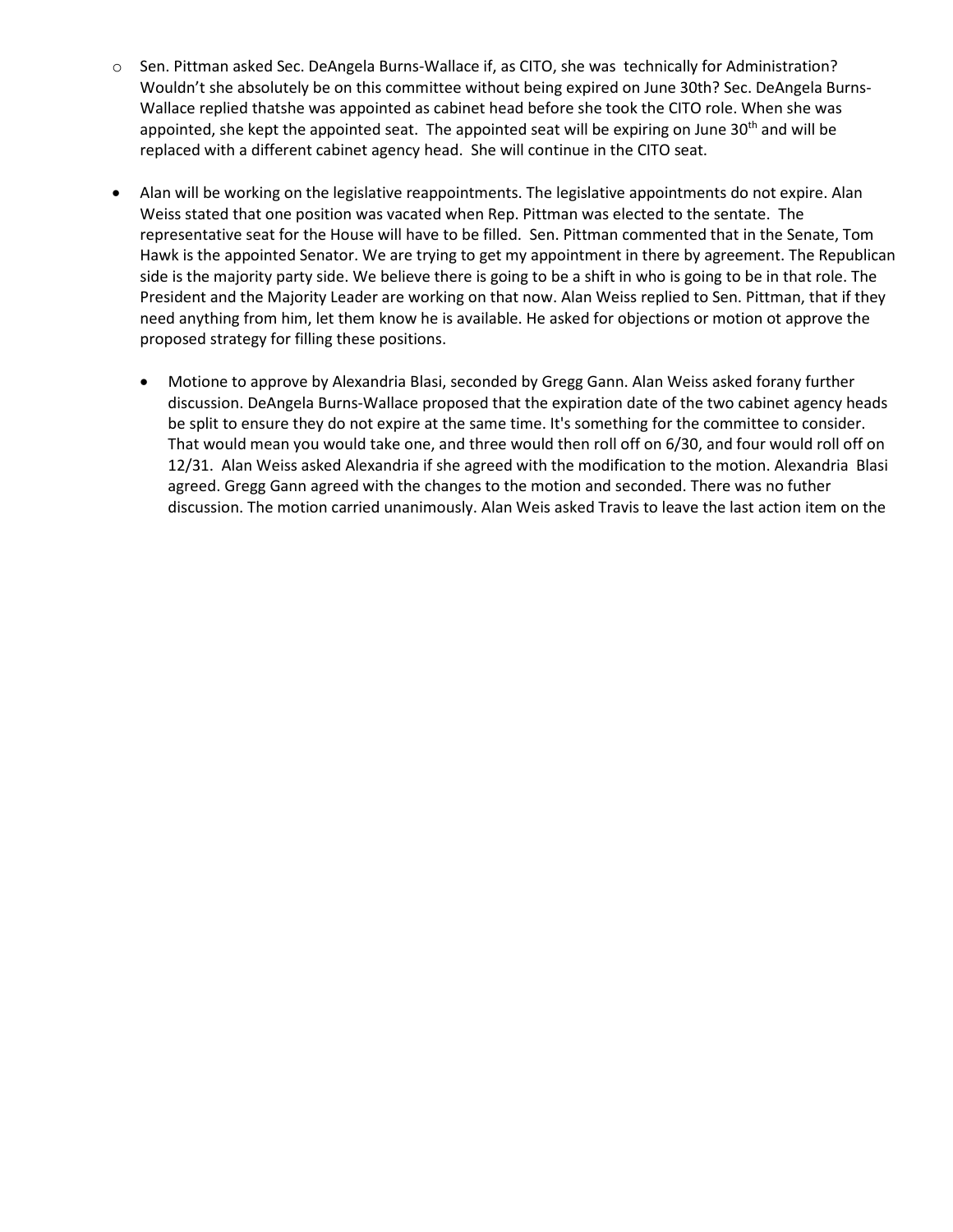| AI# | <b>Topic</b>                                                                                                                  | <b>Date</b><br>Assigned | Owner              | <b>Update</b>                                                                                                                                                                                                                                                                                                                                                                                                                                                                                                                                                                                                                                                                                                            |
|-----|-------------------------------------------------------------------------------------------------------------------------------|-------------------------|--------------------|--------------------------------------------------------------------------------------------------------------------------------------------------------------------------------------------------------------------------------------------------------------------------------------------------------------------------------------------------------------------------------------------------------------------------------------------------------------------------------------------------------------------------------------------------------------------------------------------------------------------------------------------------------------------------------------------------------------------------|
| 19  | Review ITEC polices in<br>coordination with COOP plans<br>to support remote work in<br>anticipation of future<br>disruptions. | 6/9/2020                | <b>Travis Rail</b> | 6/9/2020: New<br>9/8/2020: Pulled state COOP plan, a few<br>agencies' COOP plans and remote work<br>policies to review and compare. Sara's team<br>and the office of Personnel have been doing<br>the comparisons. The team would like to<br>hear what agencies would like to see included<br>in the comparison. This is a work in progress.<br>12/15/2020: Create a checklist or check sheet<br>for agencies saying certain items should be<br>incorporated or addressed in their COOP in<br>relation to ITEC policies when thinking about<br>things like remote work and digital delivery of<br>services.<br>3/9/2021: Referred to the 5000 Policy group<br>for consideration in the business contingency<br>planning. |
| 23  | Review ITEC policies for<br>opportunity to address<br>collaboration/teleconferencing<br>platforms standards and<br>guidelines | 9/8/2020                | Jeff Maxon         | 9/8/2020: New<br>12/15/2020: Approach was to share<br>standards for how to do this, but took first<br>step into putting out best practices, things to<br>know and understand around teleconference<br>platforms.<br>3/9/2021: Guidance presented by KISO<br>during the pandemic: Best Practices for Video<br>Conferencing and Zoom/WebEx<br><b>Teleconferencing Security Tips</b>                                                                                                                                                                                                                                                                                                                                        |
| 24  | Review ITEC seats that need to<br>be refreshed.                                                                               | 12/15/2020              | <b>Travis Rail</b> | 12/15/2020: New<br>3/9/2021: Split current governor appointed<br>members and extended term with half to<br>expire on 6/30/2021 and the other half on<br>12/31/2021. Working to determine<br>appointments once expired. Alan working<br>with legislative leadership to appoint vacant<br>seat.                                                                                                                                                                                                                                                                                                                                                                                                                            |

there until it's completed.

### **ITEC Policy Updates:**

Policy Series 2000 Update: Project Management Sara Spinks, KITO Draft Policy: 2000 | Comment: https://bit.ly/2ZbqGTx

• We have been working on them for almost two years now. They are the ITEC policies covering project monitoring and reporting. We have at this point the proposed statute language that has been given to the Senate Ways and Means committee. There has not been a hearing yet. They are Senate Bill 249. We are hoping to have that heard and discussed this year. I believe Secretary Burns-Wallace will be meeting with the Chair this week.. The policy team are continuing work on the process flow and determining project deliverables for the project planningthat will be a part of that process. We did hire a new Project Manager to come and help us with the process. She will also participate in the development of the RFP and the requirements gathering for the new automated reporting system. Currently, all the reporting is done manually with word and excel documents. We would like to get that reporting automated. It would make it easier for the agencies and streamline the workflow. That is where we are at right now. We are still are making process. We are hoping that the bill will be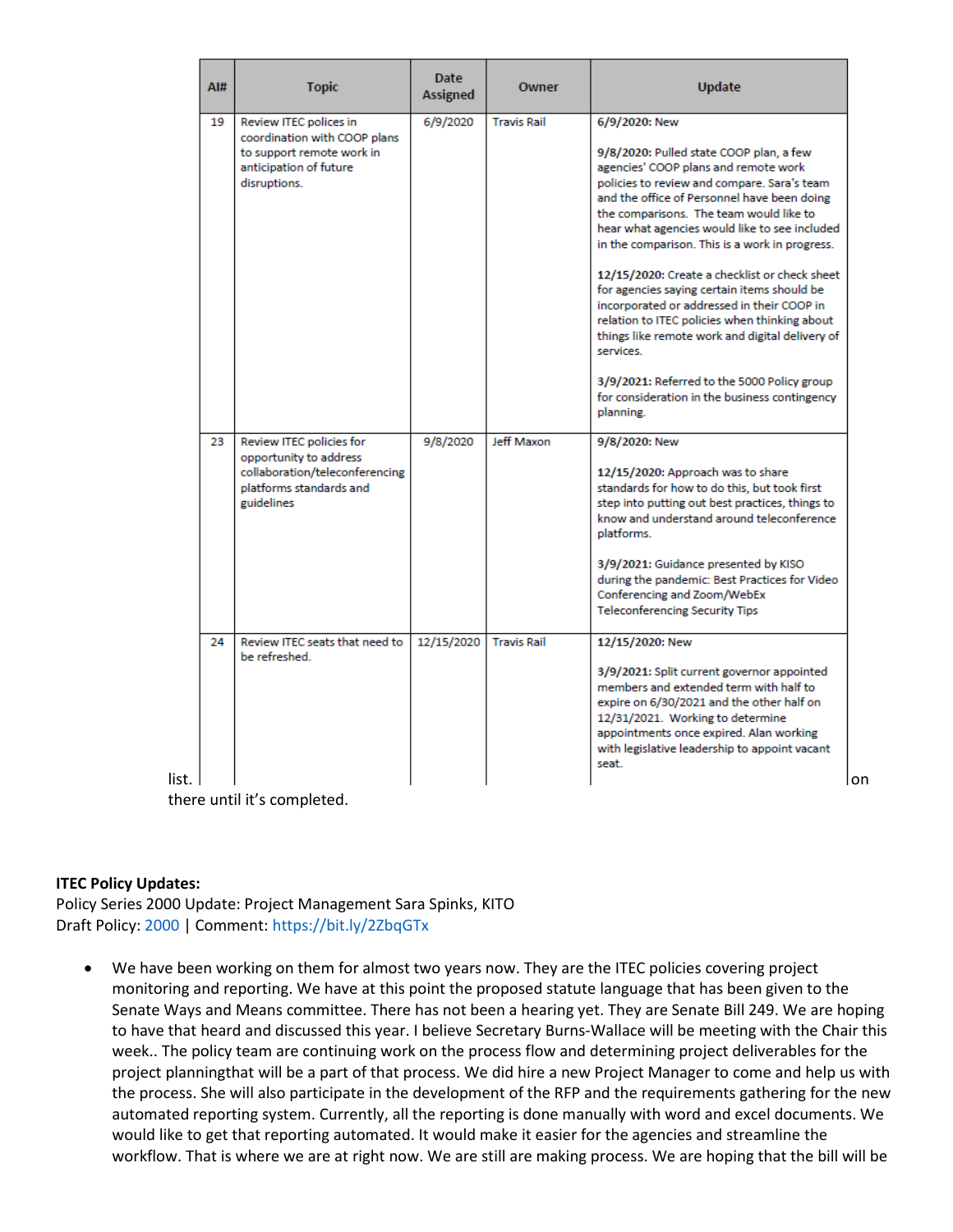heard to get the definition changed in the statute. Also, we did route the drafted documents again for everybody to make sure you have seen them. If you have any questions or comments, feel free to contact me at any time.

Steve Funk, I don't have a question. It's more of a comment. Travis Rail and I talked to the University CIOs and shared his vision of how he sees this working out. That was very helpful and very reassuring. Several moving parts between the statute, policy and several things cause concern, not knowing how the details will be implemented. It was very helpful, very reassuring very appreciative of Travis for doing that with us.

Policy Series 5000 Team: Business Contingency Tracy Diel, Department of Administration Draft Policy: 5300, 5310 | Comment: https://bit.ly/3rxYsi2

- o We talked about the 5300 and 5310 documents. Travis Rail joined later in maybe December or January. We have a couple of new members that we haven't involved yet. I think everybody acknowledges these are both continuing for business planning. The original effective date for the policies was 1999 with an update completed in 2006. Our committee members in our group had been involved in looking at some documents in the last 12 to 18 months. The team received feedback from ITAB members to look at having a remote work policy for agencies added to the policies. The team has not met on that issue yetSec. Burns-Wallace that the updates the committee has worked through were circulated as part of the packet sent out. The committee is still collecting feedback, as he mentioned. It would be helpful for members of ITECwould provide their feedback to the team.
- o Sec. Burns-Wallace asked if the team had identified if there anythingin particular that consistently needed to be updated. Tracy Diel responded that the one thing we noticed was language and terms. How they are viewed today compared to the past.
- o Alan Weiss asked if hethought these policieswill be a consideration at the June ITEC meeting for approval? Tracy Diel replied that the team hopes to have them ready. We would hope too. Alan Weiss commented. If you can, send an update to DeAngela and the three CITOs to determine if we need to put it on the agenda.
- o Erik Wisner stated that he noticed the 5300 policy the responsibilities in 7.2 wer not in 5310? Tracy Diel replied that they the team was using one document as a policy document the other as an implementation document. Erik Wisner commented that, speaking from a non-cabinet agency, he would like to see the language in both documents. We had a set time frame for implementation changes. I didn't see that directly in here. I may have missed it. When will this policy go into effect? When will it need to be implemented? Tracy Diel answered.l No, we are just trying to deal with language and bringing that forward. It would be up to this group or whomever to put it forward. Erik Wisner asked the committee to consider the time frame when the policies were adopted. It may take longer for some entities than others. Tracy Diel replied that was one of the issues the team had considered, that some entities would take longer than others. That not everyone would have everything at the same time.
- o David Marshall stated that Tracy is spot-on with his statements. The 5000 policy that was shared via email was the older version. I would like to get the newest latest draft to the ITEC members after this meeting.

Policy Series 8000 Team: Data Administration Mark Abraham, OITS Draft Policy: 8000, 8010, 8020 | Comment: https://bit.ly/36WjHlM

- Mark Abraham outlined the goals of the policy team.
	- Complete the new policy and publish so that agencies have immediate direction and solicit broader committee membership from agencies and Regents.
	- Propose a statewide effort to create a Data Governance program and roadmap that ITEC sponsors, and gather feedback and confirm sponsorship.
	- Integrate into a roadmap and business case with recommendations on governance and funding using phased implementation.
	- Focus on a "seek first to understand" approach through Outreach and surveys to assess the maturity of data administration across state agencies and collect best practices and identify champions.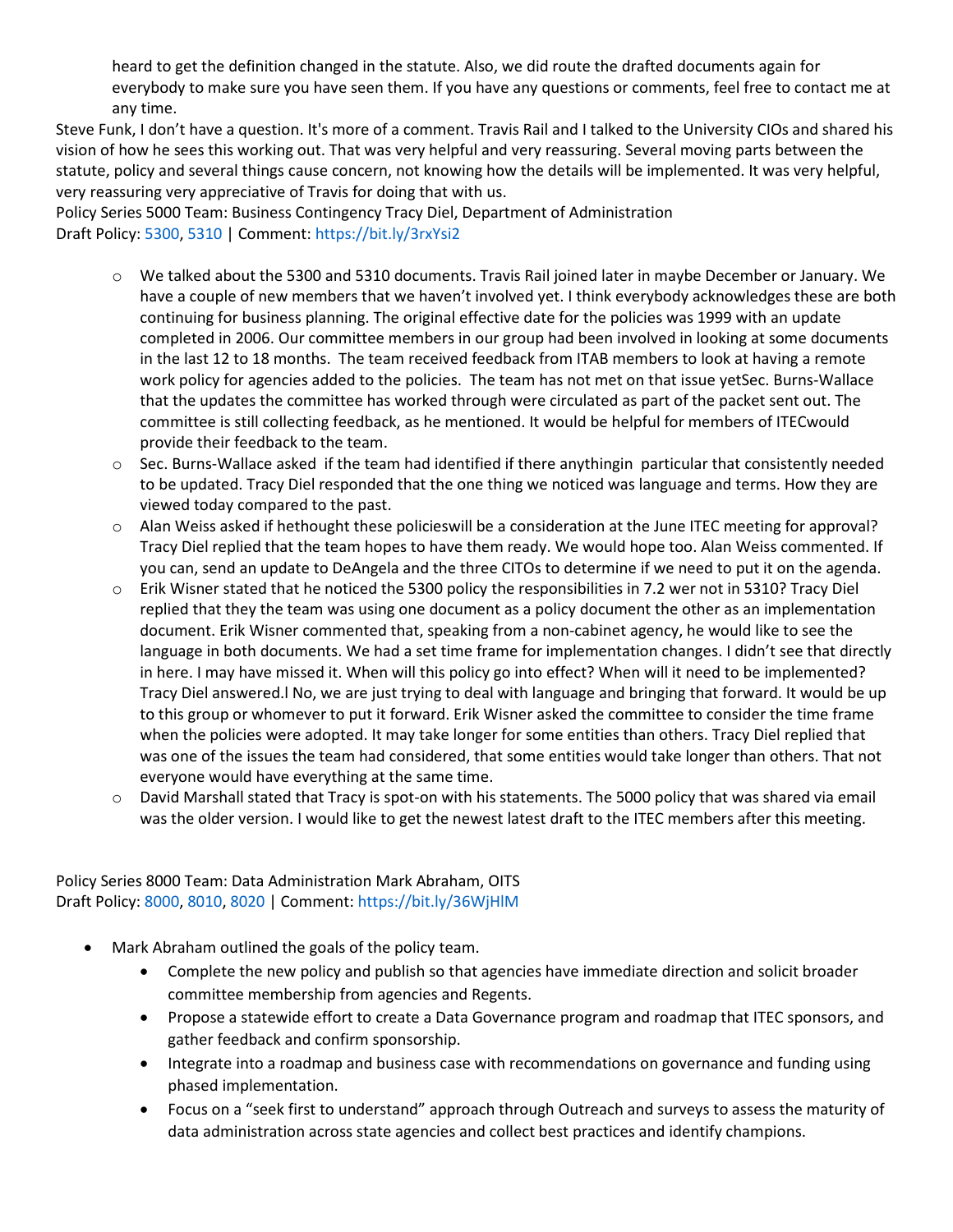- Incorporate feedback from the Data Governance Program/Framework as relevant into a future update of the policy.
- Solicit and collect input from the technical and business community.
- Seek ITEC approval at the next meeting.
- $\circ$  Steve Funk asked if this is seen as a new advisory committee to ITEC, or is this going on beyond that to actions and enforcements? How do you view that at this point? Mark answered that he viewed this as a committee working out the complexities of the policy. Then eventually looking beyond and making recommendations as they are relevant. The working body consists of more experts and people with vested stakes and can process that at least for the next couple of years. The policy at first is very refined and synced up. Second, if there any further recommendations that would be of interest to the State.
- $\circ$  Steve Funk asked if that would be a recommendation of ITEC to push that out at some point. Mark answered that wascorrect, the team wouldn't have any actual authority to implement anything without ITEC.
- o DeAngela Burns-Wallace stated that she applauds the group for being very forward-thinking and not simply looking for a rewrite or refresh. It is also encouraging members of ITEC to provide feedback. When we come back to have a larger conversation. We need to think about the implications of implementation.

# **PRESENTATIONS - DISCUSSION AND POSSIBLE ACTION**

Data Access and Support Center (DASC) Overview Ken Nelson, DASC

- DASC was established in 1991 and located at the Kansas Geological Survey at the University of Kansas west campus. It is a central repository of GIS databases of statewide & regional importance and operates under contract with the Office of Information Technology Services (OITS). Ken joined the team in 1995.
- The services include:
	- o Database archival & distribution is the foundation of the program.
	- o Database development & integration
	- o GIS web application development & hosting
	- o State & local government coordination & outreach
	- o Coordinate & manage the state government Esri software Enterprise agreements
	- o Geospatial metadata development assistance
	- o Cartographic development
	- o Promotion of the Kansas GIS Initiative
	- o Development and maintenance of the DASC websit[e Https://www/kansasgis.org](https://www/kansasgis.org)
- Other projects and initiatives include supporting state agencies' business needs as they support a relationship with local jurisdictions. Some of the larger users/agencies they support Dept of Ag, KS 911 Coordinating Council, KDOR, KDOT, Historical Society, WLPT, Dept of Ed, KS Water Office, KDHE & Emergency Mgmt.

Coordination & Outreach is important to them.

- GIS user groups: ArcGIS User Group & Coffee & Code User Group •
- MidAmerica GIS Consortium: Steering Committee member & Clearinghouse Summit Planning Committee Chair
- Kansas Natural Resources GIS Technical Meeting –Planning Committee member
- National States Geographic Information Council (NSGIC), State Representative, Board of Directors, Geo Enabled Elections Steering Committee, Geospatial Maturity Assessment (GMA) Committee
- Kansas Next Generation 911 o Kansas NG911 GIS User Group, Kansas 911 Coordinating Council member (non-voting), Kansas 911 Coordinating Council Executive Committee, GIS Committee Chairperson & committee member, and Technical Committee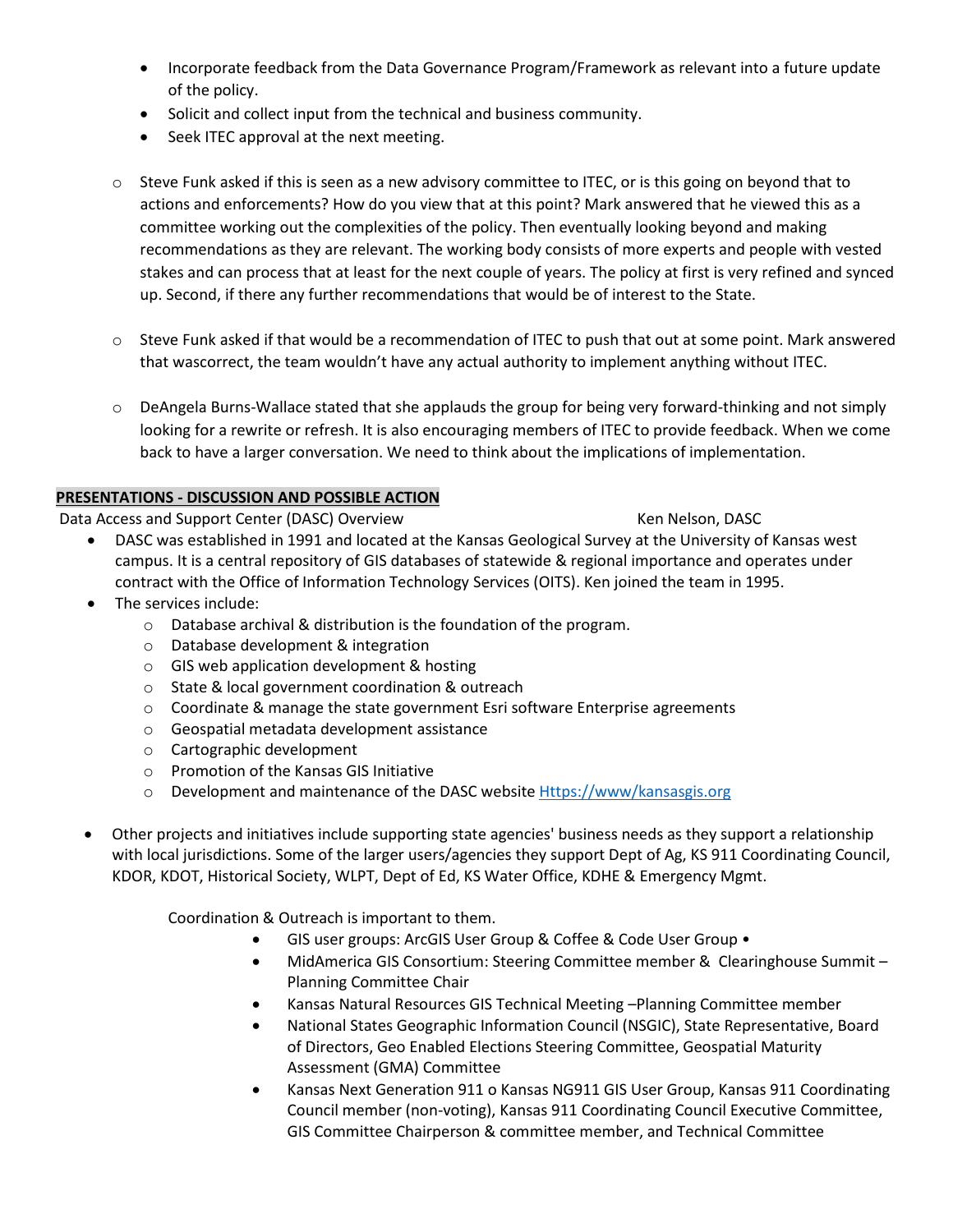The two types of Esri GIS Software Agreements:

Master Purchase Agreement (MPA)

- Defines price schedule for all Esri products and services
- Software, consulting services, 3rd party royalty products, etc.
- Available to state and local jurisdictions

Enterprise Agreement (EA)

- Negotiated flat-rate agreement that defines access to a specific set of Esri products & services
- Unlimited access to Esricore technology
- Limited access defined for other products such as ArcGIS Online
- Kansas EA available to state agencies, boards, and commissions only
- Portal Architecture Redesign
	- o Migrate from custom development to the ArcGIS Hub/Open Data platform
	- o Aggregate content from multiple ArcGIS Online organizational accounts
	- $\circ$  Enable search, discovery, visualization, download, map services, API, and metadata of authoritative geospatial data that exists across the state government enterprise
	- o Provide an exhaustive inventory of authoritative data
	- o Enhance interagency & intergovernmental data sharing capabilities
	- o Encourage participation from KBOR institutions and local jurisdictions
	- o Framework could be extended beyond geospatial data
- Support for Kansas NG911 program
	- o Publish and support map, imagery, and geocoding services for call handling map (RadiusPlus)
	- o Kansas NG911 QA GIS Toolbox
	- o Kansas NG911 Program Portal
	- o Coordination & Outreach
	- o Kansas NG911 data standard & annual training

There are getting constant requests for photos to be taken of the ground. They receive a variety of requests. They have an agreement with OITS. He is happy to meet with anyone to go into further detail.

No questions asked.

### **STAFF REPORTS - DISCUSSION AND POSSIBLE ACTION**

Status of Pending Legislation Samir Arif, DoA

- Rep. Kyle Hoffman introduced Senate Bill 2218 with appropriations. They had an informational hearing two weeks ago when JCIT met. It seems it did not make it out of appropriations. We will keep a close eye on it through the rest of the Senate session.
- Senate Bill 249 the changes in project reporting statute to change it to risk base model. It is still sitting in ways and means and Senate Bill 250, the technical clean up to the Kansas Cyber Security Act. The Secretary has a phone call set with Senator Bellinger to request a hearing on these two bills. JCIT met for the first time two weeks ago. There may be one more meeting during this session.
- Senator Jeff Pittman commented. There is another bill out there from the legislative perspective In regards that technology has taken a step up or two in terms of visibility. There are many issues with fraud occurring, particularly before six weeks ago that was implemented at the KDOL. The pre-identity check aspect of that solution. Also, there have been hard times with people trying to get into the system at KDOL. Many legislators are talking about the Department of Labor technology upgrade project. I want to make sure the committee is aware. Samir Arif agreed. Technology has been the star of the show this session.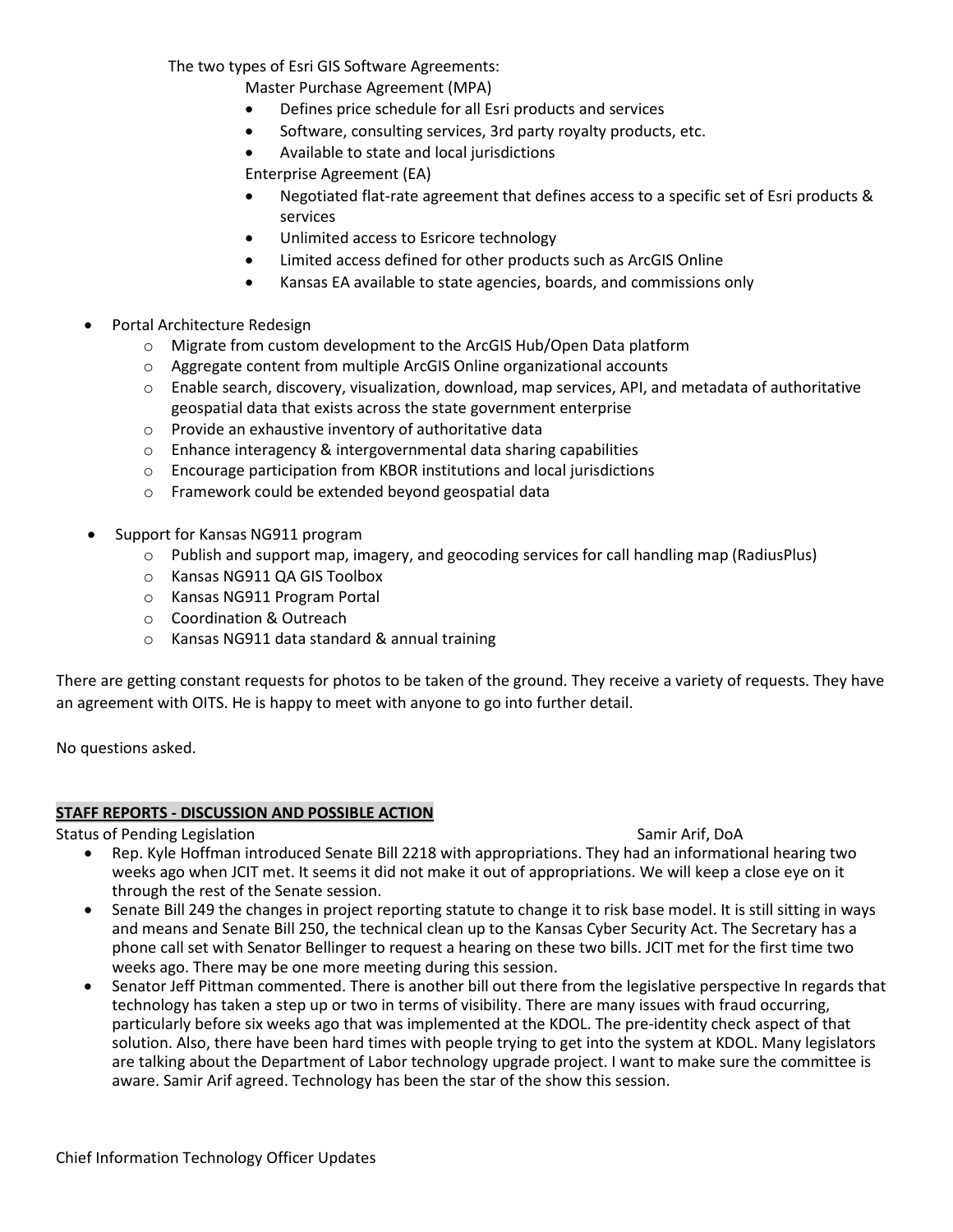• Judicial Branch Kelly O'Brien

- $\circ$  We intend to install on May 1<sup>st</sup> in three more courts. Then the big pushes will begin in August. That's track four that northeast part of Kansas, including Shawnee County, Wyandotte, Lawrence, and Leavenworth. Then we move on to tracks five and six. We are also are adding a Court Services Officers (CSO) module. That will be part of that implementation. We will do our first install in August.
- o We are moving right along with Johnson County to switch their court off the Gem system onto the Odyssey Case Manager. We started the process and gathering their data and trying to convert that from the old system to the Odyssey Case Manager. We find that the courts can operate remotely very well. We've changed the way marriage licenses are obtained. We are implementing an electronic portal for people who need protection from abuse and stalking orders electronically through the phones.
- 

### • Executive Branch DeAngela Burns-Wallace

- $\circ$  Agencies are still busy working remotely while delivering services in this digital environment. We still have agencies in the thick of it like KDOL and other agencies dealing like Revenue this is their busy season. KDHE is still responding daily to the helping of the management of the pandemic.
- o We are in the last 10% stretch in our move from the data centers out of Landon into Unisys. This spring, we will wrap that project up. It's been a long time coming.
- o On the security side, a reminder that the KISO office started lunch and learns at the first of the year. We keep pushing this information out. If you need additional information, please reach out to Jeff Maxon or me. We have two different series, one for IT staff and one for executives. If you have people more on the business side who don't have IT background and want to introduce them to issues we are facing in IT security., we run the Executive lunch and learn either a week after or before the IT series. You can reach out to Jeff Maxxon and myself, and we will send you the details. These are held usually held on Thursday once a month.
- o KITO office is doing a Stakeholder engagement project. We met with various stakeholders to gather feedback on the office, support, and the process.
- **Legislative Branch Alan Weiser Alan Weiser Alan Weiser Alan Weiser Alan Weiser Alan Weiser Alan Weiser Alan Weis**

- $\circ$  The legislative session started on January 11th, and accommodations were made due to the pandemic for committee members. To vote, committee members can attend virtually, but they must be within the Statehouse to cast their vote.
- o March 5<sup>th</sup> was the day that all non-exempt bills must be passed out of their chamber of origin. The next deadline is March 26<sup>th</sup> last day for non-exempt committees to meet.
- o Kansas Virtual Statehouse Project started last fall. The project's goal was to implement video conference systems in all 13 statehouse committee rooms, two house senate chambers, ten conference rooms, a visitor center auditorium, and the training room, which makes for a total of 27 systems.

# CITA Update Travis Rail, CITA

- o KITO Project Reporting Dashboard was launched in mid-February to provide more transparency of State IT projects to JCIT and the public.
	- Alan Weiss asked if it was still under development. Do we consider this testing site a preview, or is this live? Travis replied thatwe consider this live as we have this in our operating procedures. It will be updated as the project status changes.
- $\circ$  Included in the packet is a draft policy of Information Technology Policy and Standards. This policy defines the terms of policy, standard, and guidelines. There needs guidance when creating these documents. This policy works to define those terms and establish an IT policy hierarchy. I would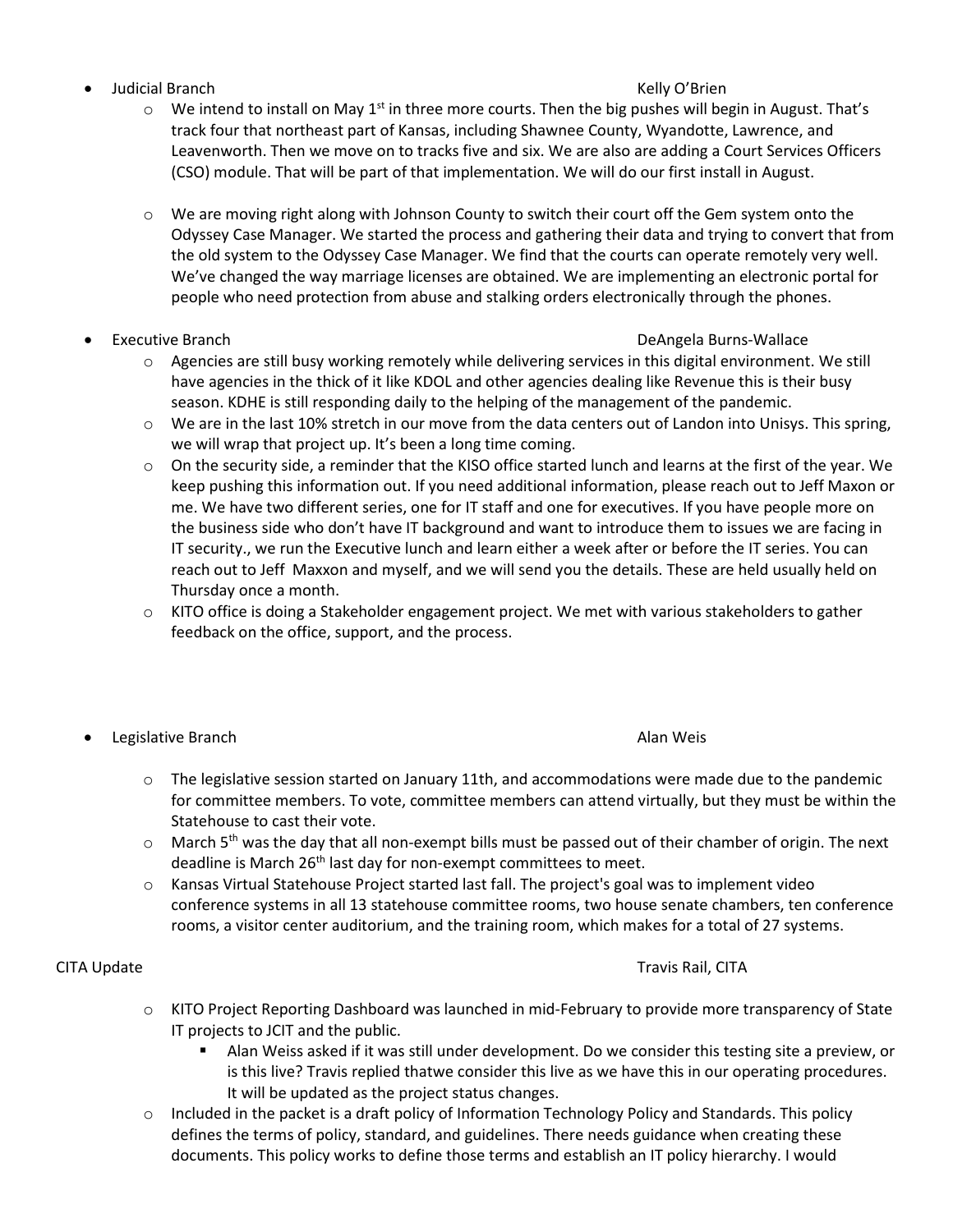appreciate it between now and the next ITEC meeting that the members of the council would review the draft policy and consider it for adoption.

**Alan Weiss stated this is a good idea of how we should be putting together policies and** standards. This is a good effort, in my view.

# CISO Update Jeff Maxon, CISO Update Jeff Maxon, CISO Update Jeff Maxon, CISO Update Jeff Maxon, CISO

 $\circ$  Jeff Maxon was unable to join the meeting. DeAngela Burns-Wallace stated if anyone has any needs in that area, please continue to reach out as I mentioned earlier of their lunch and learns. Also, going forward, in case there are issues, r if there are issues that ITEC would like to hear about in security space.

# **COMMENTS FROM BOARD MEMBERS**

• Sen. Pittman asked could we get a quick update from Secretary Burns-Wallace on the unemployment system. So that we all are aware in case someone asks any of us. Since we are members of ITEC. DeAngela Burns-Wallace answered that thehe existing system is the Legacy system. It is stabilized and we made strides in the last three months to get that system to be more comfortable around fraud. As well as pushing out the necessary payments. They are moving to Unisys as well. The current system is stable. We also know it's not meeting the demand. The modernization planning is moving and making sure they follow all the necessary steps.

# **CLOSING REMARKS**

New Action Item Review Travis Rail, CITA

• I did not record any new action items.

# **ADJOURNMENT**

Adjourned at 3:02 p.m.

NOTE: Any individual with a disability may request an accommodation in order to participate in committee meetings. Requests for accommodation should be made at least 5 working days in advance of the meeting.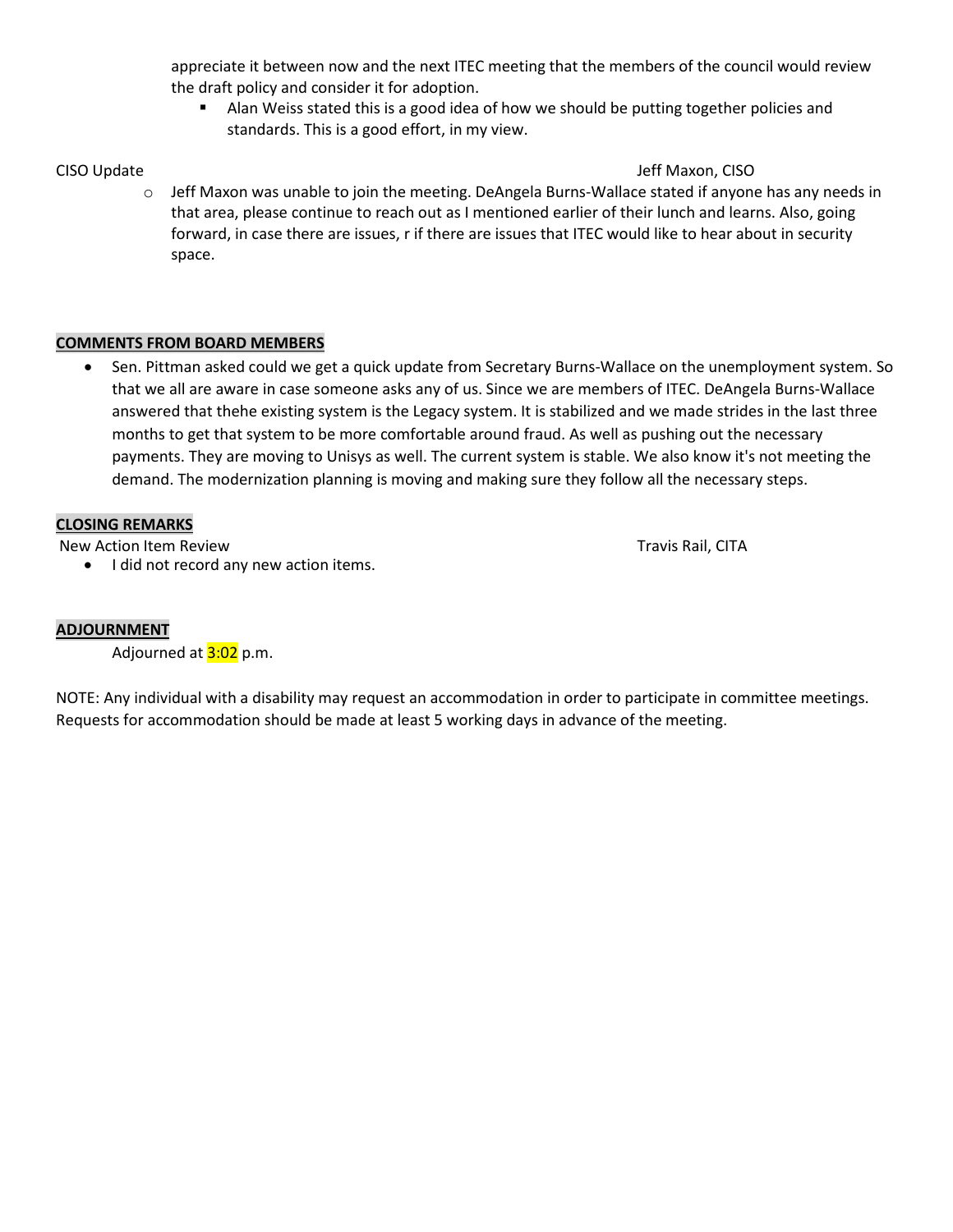#### **Public attendees**

Abraham, Mark [OITS] Dickson, Jason [KDWPT] Niehues, Julie [OITS] Anderson, Ethan [KSHS] Diel, Tracy [DAFPM] Dsterhaus, Katrin, L.P.A. Andrew Gorman [K.C.C.] (Guest) Duncan, Jeff [OITS] Reienrt, Todd (KCC) (Guest)

Arif, Samir [DA]

Bartron, Shelly [OITS] Bogan, Carolyn [OITS] Haugh, haugh [K.D.C.] Standeford, Todd [KSBHA] Burns, Hope [OITS] Johnson, Kelly [KDOL] Theel, Eric (Guest) Cadue, Cheryl [DA] Lane, Shawn [K.D.A.] Unruh, Matt (K.W.O.) (Guest) Calhoun, Vanessa - K.C.C. (Guest) Mandala, Joe [KBI] (Guest) Walsh, Mary Theresa Clark, Terri (Guest) McAferty, Mary J [OITS] Weatherman, James [KDOC] Comstock, Kevin [KSOS] Mill, Stacy [OITS] White, Travis Denning, Allie [DA] Nelson, Ken (G.I.S.) Yancey, Glen [KDHE]

Francese, Blake (I.B.M.) (Guest) Roderick, Thomas Gorman, Andrew K.C.C. (Guest) Spinks, Sara [OITS]